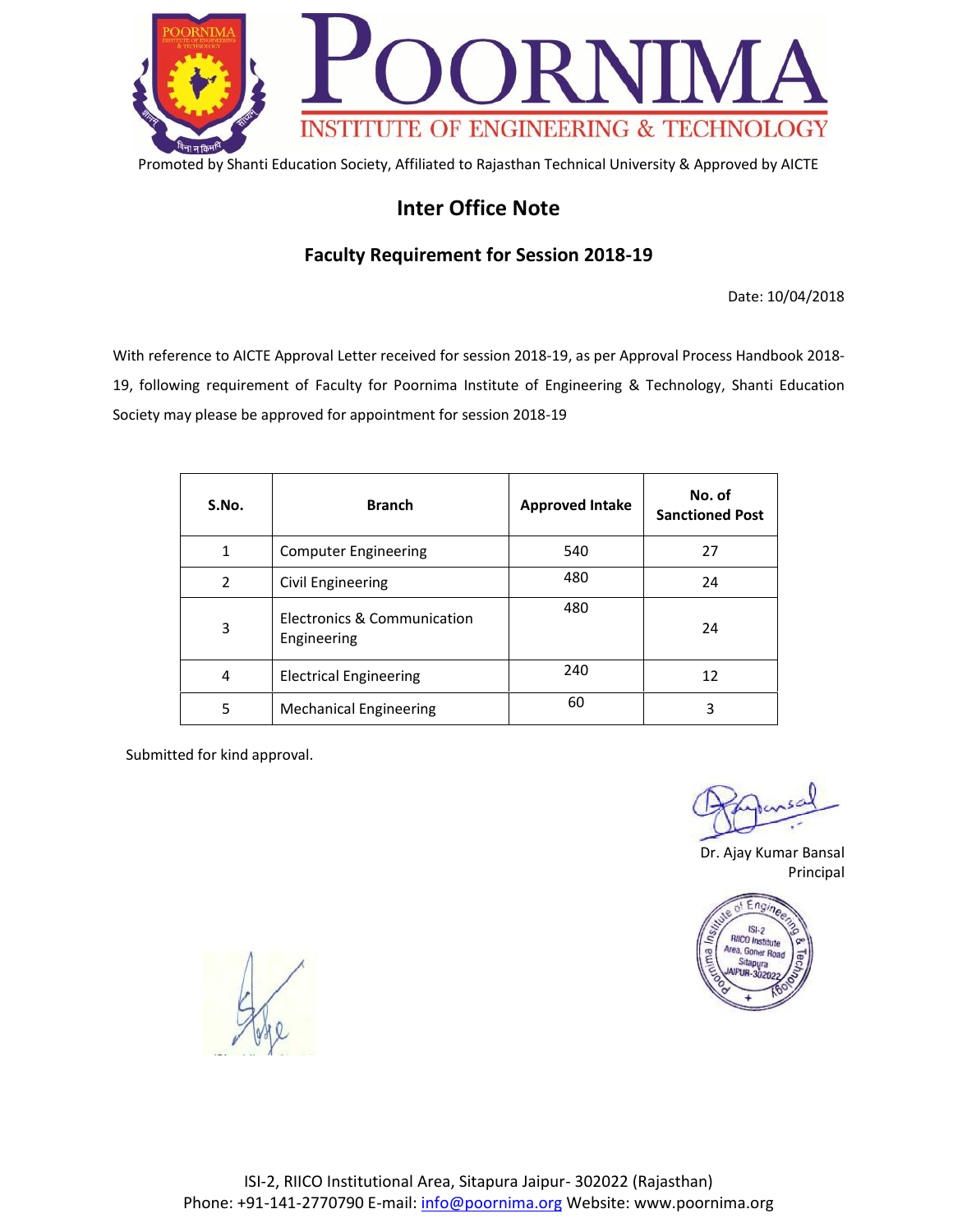

# **Inter Office Note**

### **Faculty Requirement for Session 2017-18**

Date: 16/04/2017

With reference to AICTE Approval Letter received for session 2017-18, as per Approval Process Handbook 2017- 18, following requirement of Faculty for Poornima Institute of Engineering & Technology, Shanti Education Society may please be approved for appointment for session 2017-18

| S.No. | <b>Branch</b>                              | <b>Approved Intake</b> | No. of<br><b>Sanctioned Post</b> |
|-------|--------------------------------------------|------------------------|----------------------------------|
| 1     | <b>Computer Engineering</b>                | 480                    | 24                               |
| 2     | Civil Engineering                          | 480                    | 24                               |
| 3     | Electronics & Communication<br>Engineering | 480                    | 24                               |
| 4     | <b>Electrical Engineering</b>              | 240                    | 12                               |

Dr. Ajay Kumar Bansal Principal

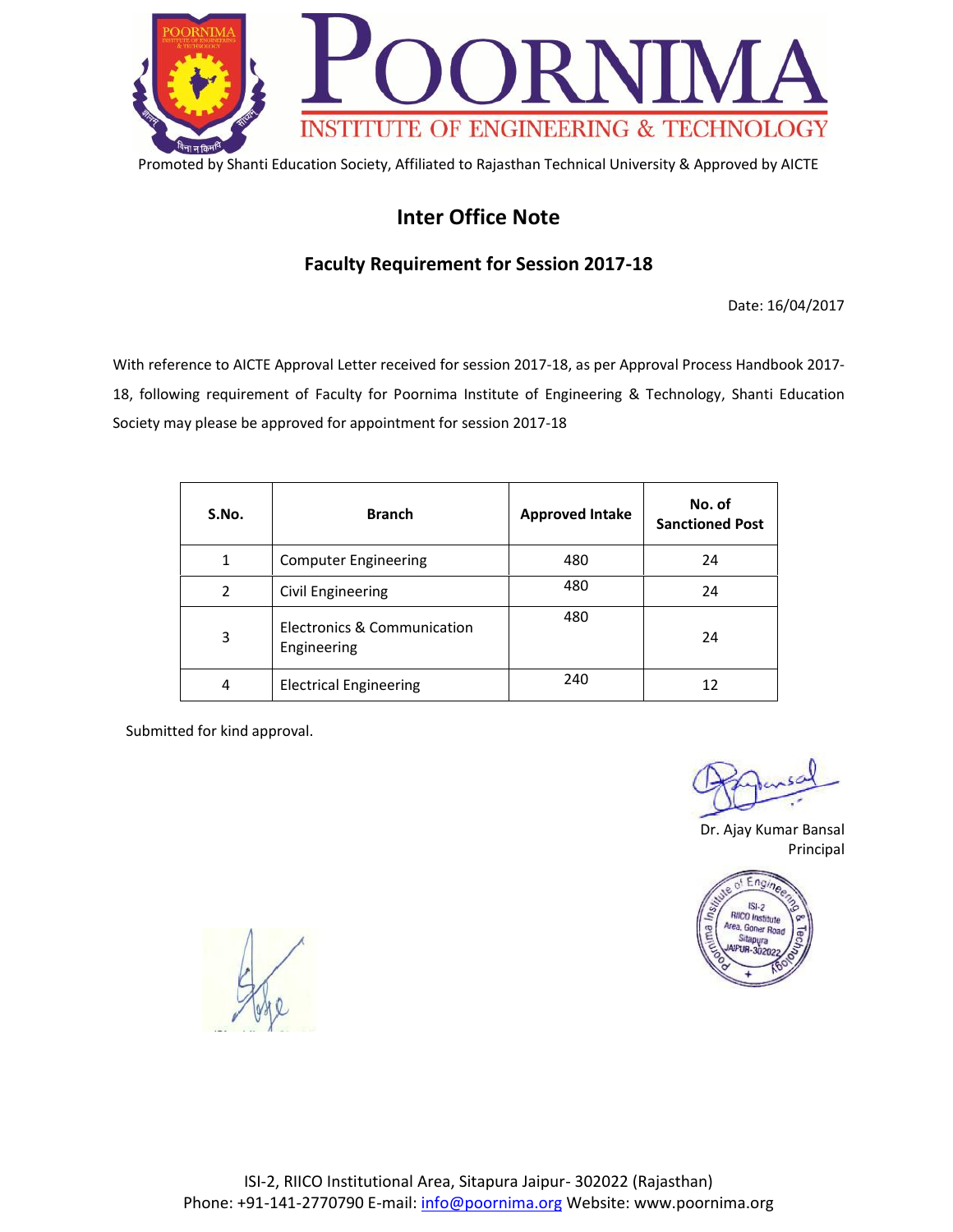

# **Inter Office Note**

### **Faculty Requirement for Session 2016-17**

Date: 28/04/2016

With reference to AICTE Approval Letter received for session 2016-17, as per Approval Process Handbook 2016- 17, following requirement of Faculty for Poornima Institute of Engineering & Technology, Shanti Education Society may please be approved for appointment for session 2016-17

| S.No. | <b>Branch</b>                              | <b>Approved Intake</b> | No. of<br><b>Sanctioned Post</b> |
|-------|--------------------------------------------|------------------------|----------------------------------|
| 1     | <b>Computer Engineering</b>                | 480                    | 32                               |
| 2     | Civil Engineering                          | 480                    | 32                               |
| 3     | Electronics & Communication<br>Engineering | 480                    | 32                               |
| 4     | <b>Electrical Engineering</b>              | 240                    | 16                               |

We will appoint 90 regular faculties and remaining as adjunct faculty as per the guidelines of AICTE.

Dr. Ajay Kumar Bansal Principal

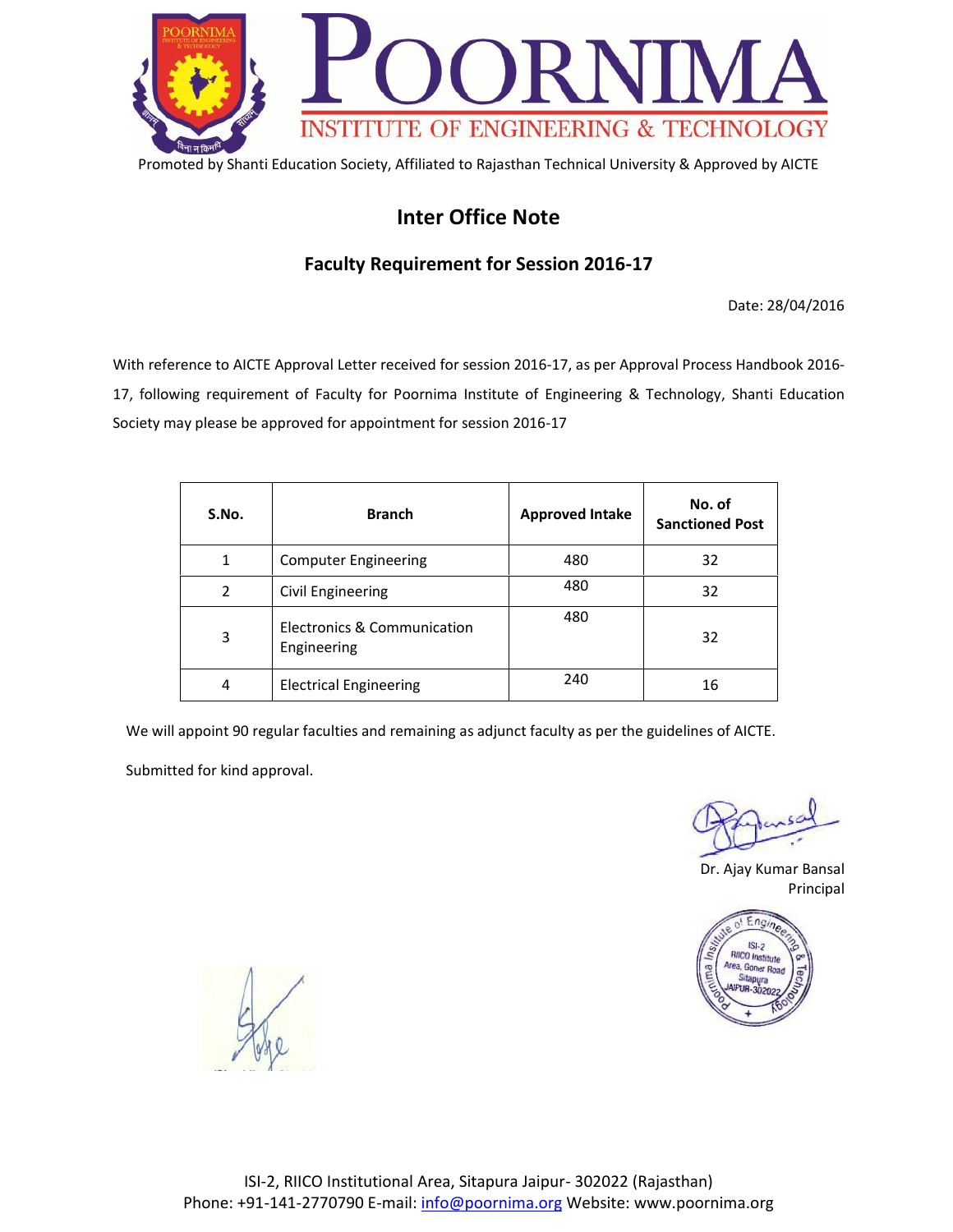

## **Inter Office Note**

### **Faculty Requirement for Session 2015-16**

Date: 10/04/2015

With reference to AICTE Approval Letter received for session 2015-16, as per Approval Process Handbook 2015- 16, following requirement of Faculty for Poornima Institute of Engineering & Technology, Shanti Education Society may please be approved for appointment for session 2015-16

| S.No.          | <b>Branch</b>                              | <b>Approved Intake</b> | No. of<br><b>Sanctioned Post</b> |
|----------------|--------------------------------------------|------------------------|----------------------------------|
| 1              | <b>Computer Engineering</b>                | 480                    | 32                               |
| $\overline{2}$ | Civil Engineering                          | 480                    | 32                               |
| 3              | Electronics & Communication<br>Engineering | 480                    | 32                               |
| 4              | <b>Electrical Engineering</b>              | 240                    | 16                               |

We will appoint 101 regular faculties and remaining as adjunct faculty as per the guidelines of AICTE.

Dr. Ajay Kumar Bansal Principal

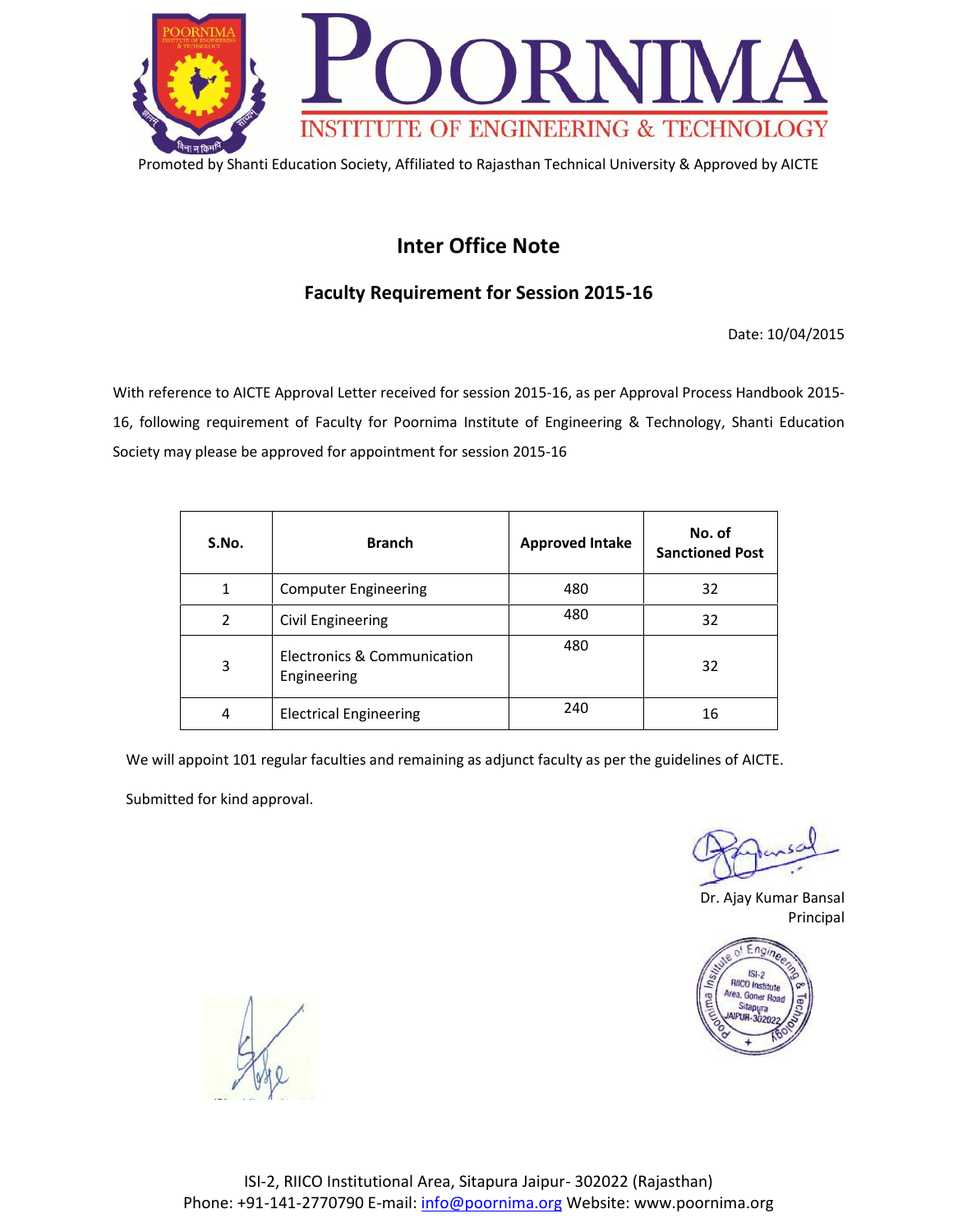

## **Inter Office Note**

### **Faculty Requirement for Session 2014-15**

Date: 7/04/2014

With reference to AICTE Approval Letter received for session 2014-15, as per Approval Process Handbook 2014- 15, following requirement of Faculty for Poornima Institute of Engineering & Technology, Shanti Education Society may please be approved for appointment for session 2014-15

| S.No.          | <b>Branch</b>                              | <b>Approved Intake</b> | No. of<br><b>Sanctioned Post</b> |
|----------------|--------------------------------------------|------------------------|----------------------------------|
| 1              | <b>Computer Engineering</b>                | 480                    | 32                               |
| $\overline{2}$ | Civil Engineering                          | 480                    | 32                               |
| 3              | Electronics & Communication<br>Engineering | 480                    | 32                               |
| 4              | <b>Electrical Engineering</b>              | 240                    | 16                               |

Dr. Ajay Kumar Bansal Principal